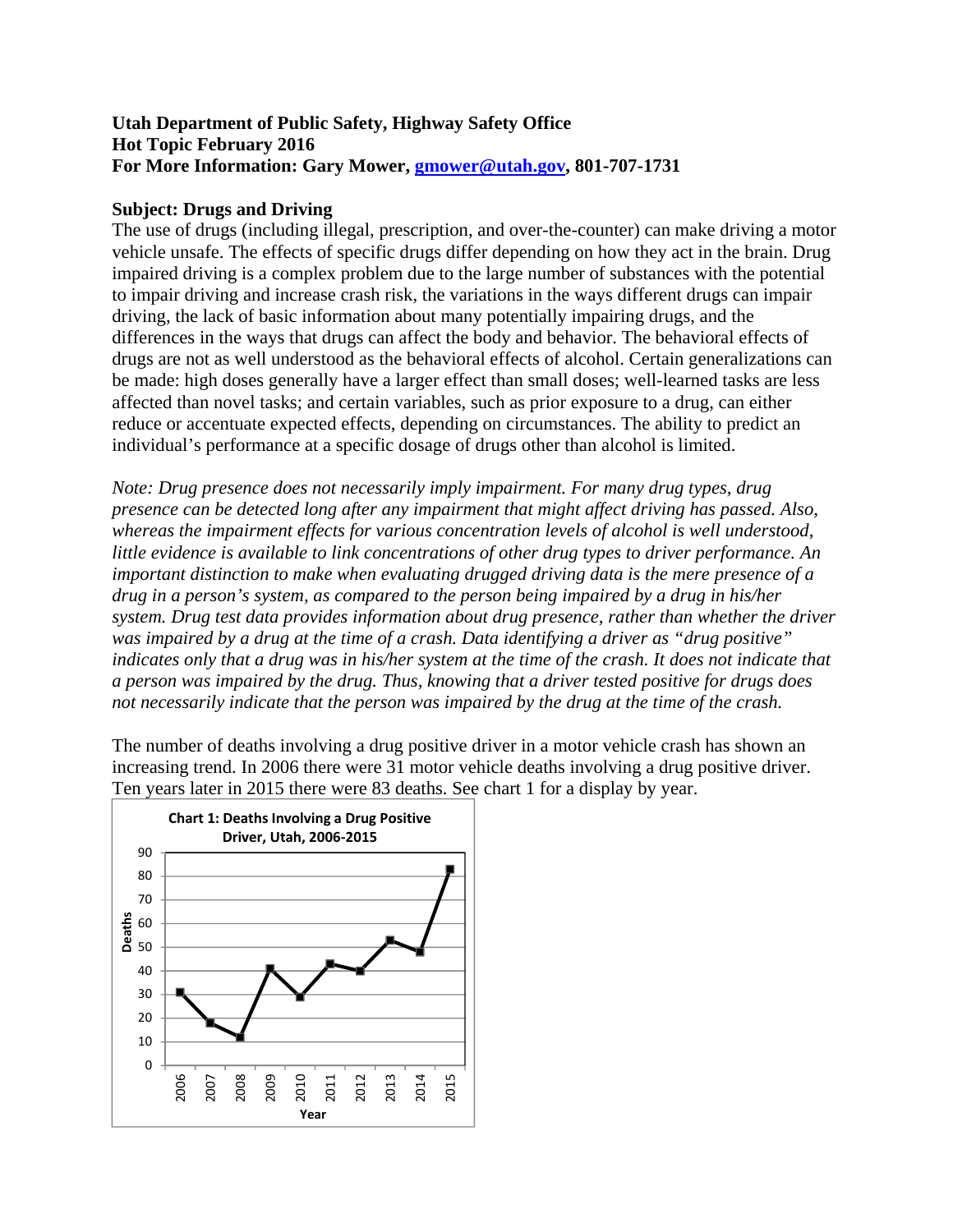Which drugs are drivers testing positive for? Marijuana is far and away the most common drug that drivers are testing positive for in fatal crashes. There were 128 positive test results for marijuana/THC over the last 10 years. Methamphetamine is a clear second place with 74 positive test results. See Table 1 for a list of the top 10 drugs drivers are testing positive for in fatal crashes in Utah over the last 10 years.

| <b>Table 1: Drug Positive Driver Test</b><br><b>Results in Fatal Crashes,</b><br>Utah, 2006-2015 |                 |                                        |
|--------------------------------------------------------------------------------------------------|-----------------|----------------------------------------|
| <b>Rank</b>                                                                                      | <b>Drug</b>     | <b>Positive</b><br><b>Test Results</b> |
| 1                                                                                                | Marijuana/THC   | 128                                    |
| $\overline{2}$                                                                                   | Methamphetamine | 74                                     |
| 3                                                                                                | Oxycodone       | 22                                     |
| $\overline{4}$                                                                                   | Amphetamine     | 21                                     |
| 5                                                                                                | Hydrocodone     | 18                                     |
| 6                                                                                                | Morphine        | 17                                     |
| 7                                                                                                | Diazepam        | 16                                     |
| 8                                                                                                | Cocaine         | 14                                     |
| 8                                                                                                | Nordiazepam     | 14                                     |
| 10                                                                                               | Alprazolam      |                                        |

#### Marijuana

Marijuana is the most commonly used illegal drug in the United States. Legalization of marijuana for medical use or adult recreational use has occurred in a few states close to Utah. Research studies have shown negative effects of marijuana on drivers, including an impairment of judgment of time and distance, decrease in motor coordination, increase in lane weaving, poor reaction time, and decrease in attention to the road.

Marijuana is the leading drug found among drug positive drivers in fatal crashes in Utah. There have been 128 drivers in fatal crashes over the last 10 years that tested positive for marijuana. This is much higher than any other drug. In addition, marijuana positive tests among drivers in fatal crashes have skyrocketed the last two years. Drivers testing positive for marijuana have increased from 10 in 2013 to 21 in 2014 to 38 in 2015, an increase of 280% during these years. See Chart 2 for a display by year.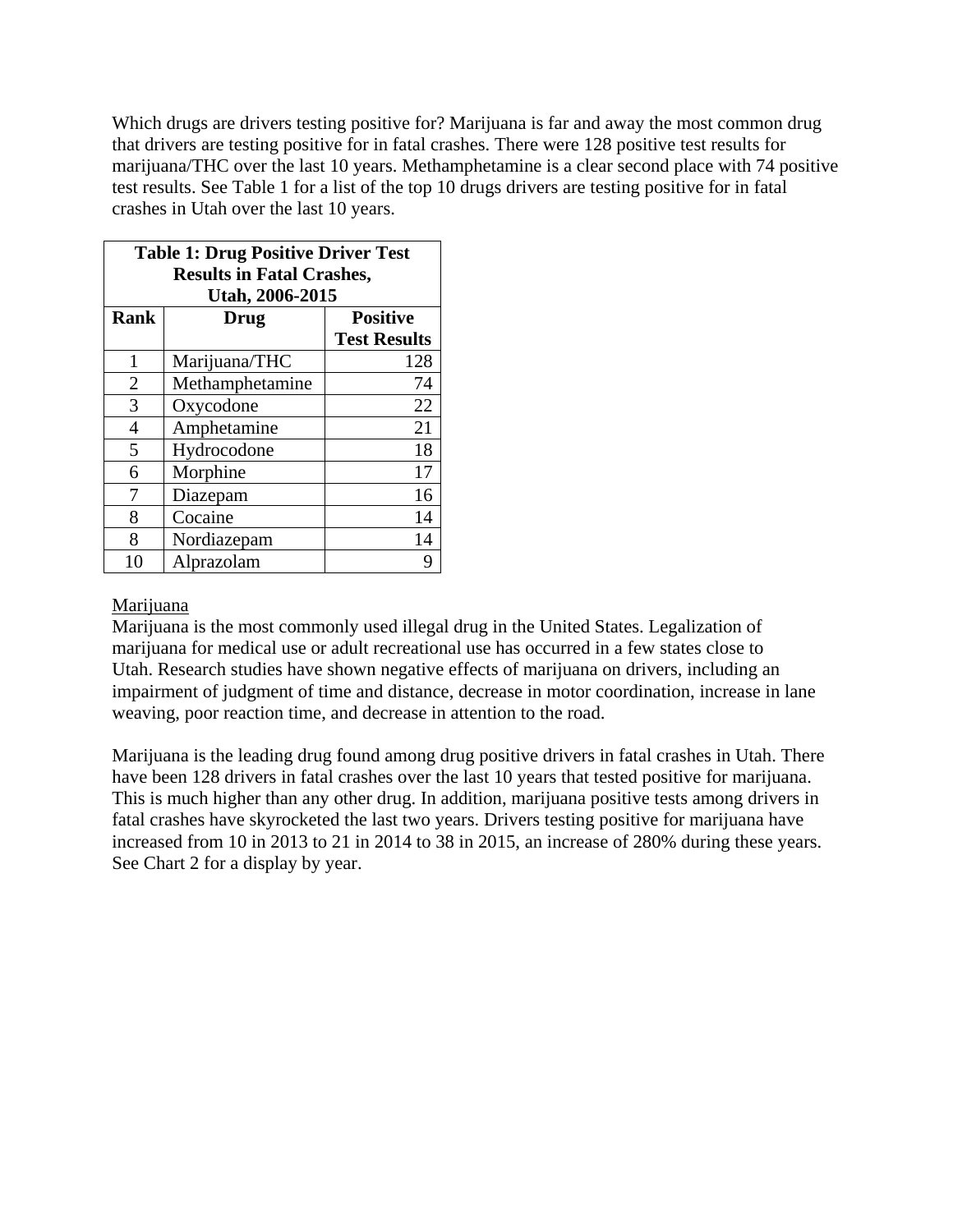

### Methamphetamine

Methamphetamine is an extremely addictive stimulant drug. It can be prescribed by a doctor to treat attention deficit hyperactivity disorder (ADHD) and other conditions, although it is rarely used medically, and only at doses much lower than those typically abused. Methamphetamine can lead drivers to be aggressive and reckless when driving. Methamphetamine is the second highest drug that drivers are testing positive for in fatal crashes. There have been 74 positive test results for methamphetamine over the last 10 years. Most (77%) of these positive test results have been over the last 5 years.

#### Prescription Drugs

Some prescription drugs have mind-altering properties and, because of that, are sometimes taken for reasons or in ways or amounts not intended by a doctor, or taken by someone other than the person for whom they are prescribed. Commonly abused classes of prescription drugs include opioids (for pain), central nervous system depressants (for anxiety and sleep disorders), and stimulants (for ADHD and narcolepsy). It is hard to distinguish between legal and illicit use of prescription drugs.

After the top two drugs, the majority of the rest of the ten highest drugs are prescription drugs. Keep in mind that the total positive driver test results for the third through eighth highest drugs are about the same as the total for just marijuana.

Oxycodone (#3), Hydrocodone (#5), and Morphine (#6) are opioid prescription drugs that are commonly abused. These drugs affect driving as they may impair thinking or reactions, and they may cause dizziness or severe drowsiness. Amphetamine (#4) is a stimulant prescription drug. Amphetamine affects driving as it may cause dizziness, blurred vision, or restlessness, and it may hide the symptoms of extreme tiredness. Diazepam (#7), Nordiazepam (#8), and Alprazolam (#10) are central nervous system depressant prescription drugs. These drugs affect driving by impairing thinking, reactions, and alertness.